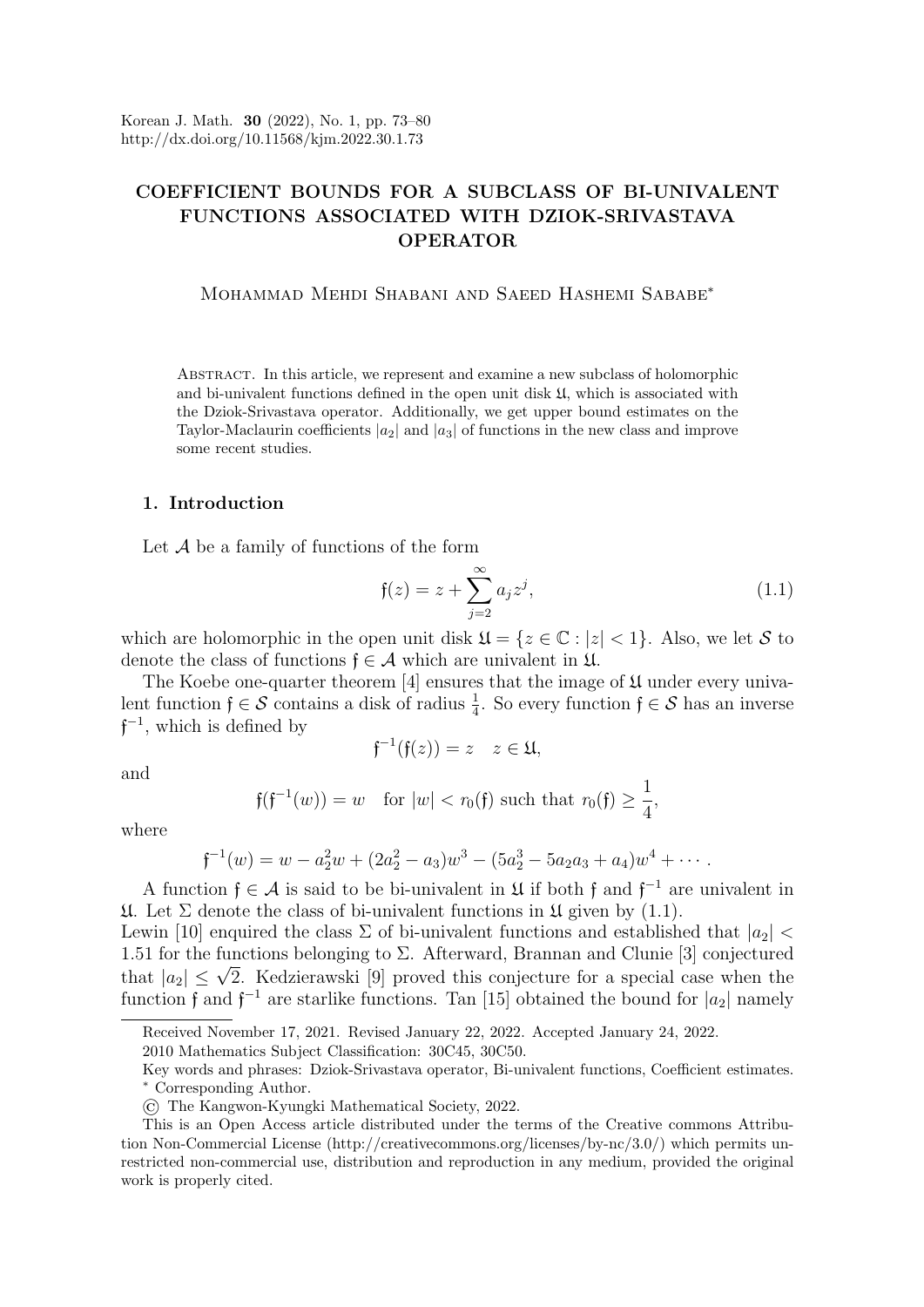$|a_2| \leq 1.485$  which is the best-known estimate for functions in the class  $\Sigma$ . Recently, their relevance to research the bi-univalent functions class  $\Sigma$  (see [\[7,](#page-6-5) [8,](#page-6-6) [11–](#page-6-7)[13,](#page-6-8) [16,](#page-6-9) [17\]](#page-6-10)) and get non-sharp bounds on the first two Taylor-Maclaurin coefficients  $|a_2|$  and  $|a_3|$ . The coefficient estimate problem i.e. bound of  $|a_j|$   $(j \in \mathbb{N} - \{1,2\})$  for each  $\mathfrak{f} \in \Sigma$ given by [\[1\]](#page-6-11) is still an open problem.

The Hadamard product of two analytic functions

$$
f(z) = z + \sum_{j=2}^{\infty} a_j z^j
$$
 and  $f(z) = z + \sum_{j=2}^{\infty} b_j z^j$ ,

is defined as

$$
(f * f)(z) = (f * f)(z) = z + \sum_{j=2}^{\infty} b_j a_j z^j.
$$

For the complex parameters  $a, b$  and  $c$  with  $c \neq 0, -1, -2, -3, \dots$ , the Gaussian hypergeometric function  ${}_2\mathcal{F}_1(\mathfrak{a}, \mathfrak{b}, \mathfrak{c}; z)$  is defined as

$$
{}_2\mathcal{F}_1(\mathfrak{a}, \mathfrak{b}, \mathfrak{c}; z) = \sum_{j=0}^{\infty} \frac{(\mathfrak{a})_j(\mathfrak{b})_j}{(\mathfrak{c})_j} \frac{z^j}{j!} = 1 + \sum_{j=2}^{\infty} \frac{(\mathfrak{a})_{j-1}(\mathfrak{b})_{j-1}}{(\mathfrak{c})_{j-1}} \frac{z^{j-1}}{(j-1)!} \quad z \in \mathfrak{U},
$$

where  $(\tau)_j$  is the Pochhammer symbol (or the shifted factorial) defined as follows:

$$
(\varkappa)_j = \frac{\Gamma(\varkappa + j)}{\Gamma(\varkappa)} = \begin{cases} 1 & j = 0 \\ \varkappa(\varkappa + 1)(\varkappa + 2)...(\varkappa + j - 1) & j = 1, 2, 3, ... \end{cases}
$$

the generalized hypergeometric function  ${}_{\mathfrak{q}}\mathcal{F}_{\mathfrak{s}}(\mathfrak{a}, \mathfrak{b}, \mathfrak{c}; z)$ ,  $(\mathfrak{q} \leq \mathfrak{s} + 1, z \in \mathfrak{U})$  is defined by the following infinite series:

$$
\begin{aligned} {}_{\mathfrak{q}}\mathcal{F}_{\mathfrak{s}}(\mathfrak{a}_1,...,\mathfrak{a}_{\mathfrak{q}};\mathfrak{b}_1,...,\mathfrak{b}_{\mathfrak{s}};z) &= \sum_{j=0}^{\infty} \frac{(\mathfrak{a}_1)_j...(\mathfrak{a}_{\mathfrak{q}})_j}{(\mathfrak{b}_1)_j...(\mathfrak{b}_{\mathfrak{s}})_j} \frac{z^j}{j!} \\ &= 1 + \sum_{j=2}^{\infty} \frac{(\mathfrak{a}_1)_{j-1}...(\mathfrak{a}_{\mathfrak{q}})_{j-1}}{(\mathfrak{b}_1)_{j-1}...(\mathfrak{b}_{\mathfrak{s}})_{j-1}} \frac{z^{j-1}}{(j-1)!} \end{aligned}
$$

correspondingly a function  $\mathfrak{h}(\mathfrak{a}_1, ..., \mathfrak{a}_{\mathfrak{q}}; \mathfrak{b}_1, ..., \mathfrak{b}_{\mathfrak{s}}; z)$  is defined by

$$
\mathfrak{h}(\mathfrak{a}_1,...,\mathfrak{a}_\mathfrak{q};\mathfrak{b}_1,...,\mathfrak{b}_\mathfrak{s};z)=z_\mathfrak{q}\mathcal{F}_\mathfrak{s}(\mathfrak{a}_1,...,\mathfrak{a}_\mathfrak{q};\mathfrak{b}_1,...,\mathfrak{b}_\mathfrak{s};z),\quad z\in\mathfrak{U}.
$$

Dziok and Srivastava [\[5\]](#page-6-12)(see also [\[6\]](#page-6-13)) considered a linear operator

$$
\mathcal{H}(\mathfrak{a}_1,...,\mathfrak{a}_\mathfrak{q};\mathfrak{b}_1,...,\mathfrak{b}_\mathfrak{s};z):\mathcal{A}\to\mathcal{A}
$$

defined by the following Hadamard product:

$$
\mathcal{H}(\mathfrak{a}_1, ..., \mathfrak{a}_\mathfrak{q}; \mathfrak{b}_1, ..., \mathfrak{b}_\mathfrak{s})f(z) = \mathfrak{h}(\mathfrak{a}_1, ..., \mathfrak{a}_\mathfrak{q}; \mathfrak{b}_1, ..., \mathfrak{b}_\mathfrak{s}) * f(z) \quad \mathfrak{q} \leq \mathfrak{s} + 1, \ z \in \mathfrak{U}.
$$
  
6.4 is given by (1.1), then we have

If  $f \in \mathcal{A}$  is given by (1.[1\)](#page-0-0), then we have

$$
\mathcal{H}(\mathfrak{a}_1,...,\mathfrak{a}_{\mathfrak{q}};\mathfrak{b}_1,...,\mathfrak{b}_{\mathfrak{s}})\mathfrak{f}(z)=z+\sum_{j=2}^{\infty}\Gamma_j[\mathfrak{a}_1;\mathfrak{b}_1]a_jz^j
$$

where

$$
\Gamma_j[\mathfrak{a}_1; \mathfrak{b}_1] = \frac{(\mathfrak{a}_1)_{j-1} \dots (\mathfrak{a}_{\mathfrak{q}})_{j-1}}{(\mathfrak{b}_1)_{j-1} \dots (\mathfrak{b}_{\mathfrak{s}})_{j-1}} \frac{1}{(j-1)!} \quad j \in \mathbb{N}.
$$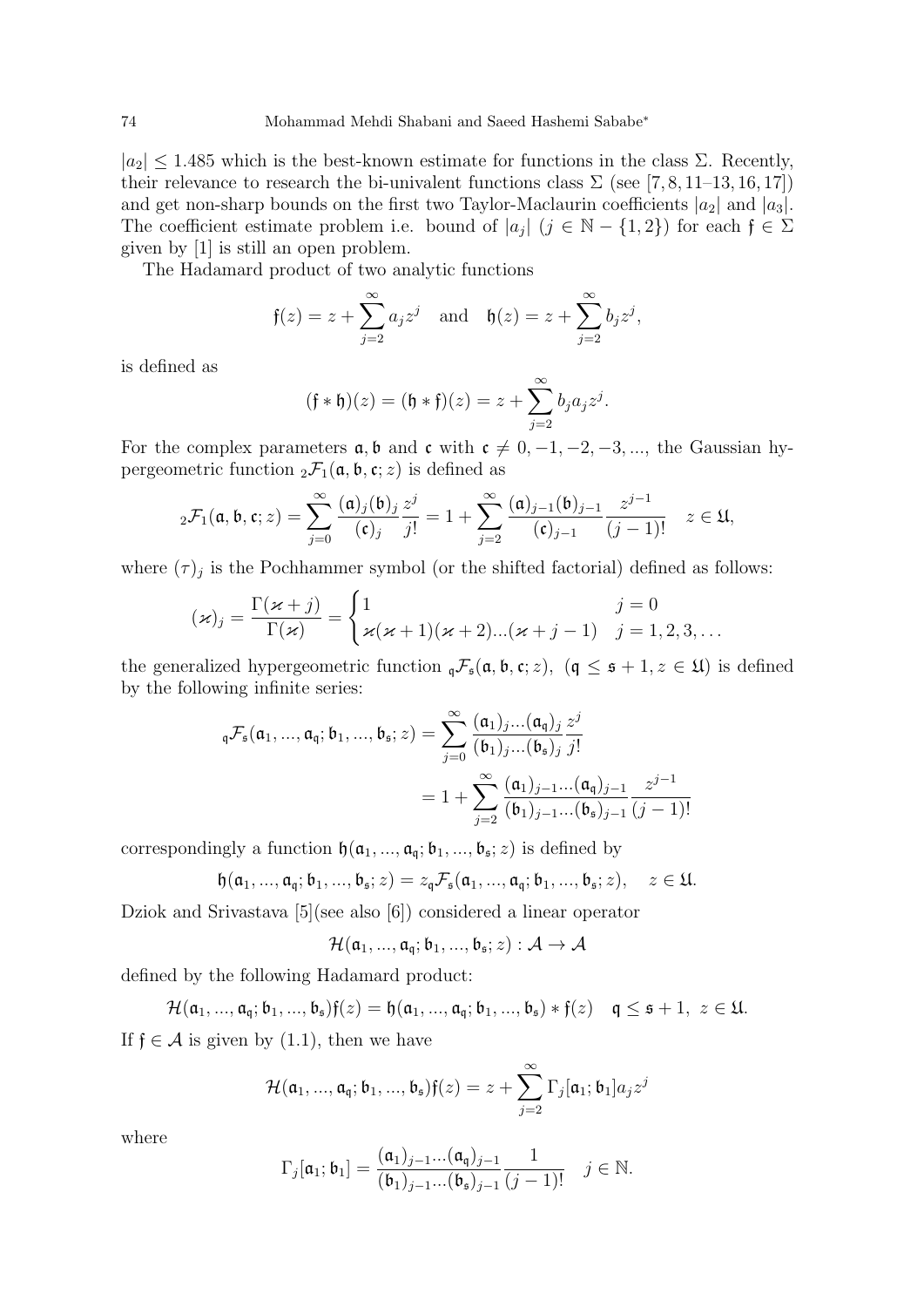To make the notation simple, we write

$$
\mathcal{H}_{\mathfrak{q},\mathfrak{s}}[\mathfrak{a}_1;\mathfrak{b}_1;z] = \mathcal{H}(\mathfrak{a}_1,...,\mathfrak{a}_\mathfrak{q};\mathfrak{b}_1,...,\mathfrak{b}_\mathfrak{s})\mathfrak{f}(z).
$$

The linear operator  $\mathcal{H}_{q,s}[\mathfrak{a}_1;\mathfrak{b}_1;z]$  is a generalization of many other linear operators considered earlier.

In the present article, we innovate a new subclass of the bi-univalent functions which are defined by the Dziok-Srivastava operator also we get upper bound estimates on the coefficients  $|a_2|$  and  $|a_3|$  by applying the methods used earlier by Srivastava et al. [\[14\]](#page-6-14) (see also [\[8\]](#page-6-6)). Our results generalize and improve those in related studies of several earlier authors.

# 2. The subclass  ${}_{\Sigma}\mathcal{H}_{\mathfrak{q},\mathfrak{s}}^{\Theta,\Upsilon}[\mathfrak{a}_1;\mathfrak{b}_1;\xi]$

In this section, we represent and examine the general subclass  ${}_{\Sigma}\mathcal{H}_{q,s}^{\Theta,\Upsilon}[\mathfrak{a}_1;\mathfrak{b}_1;\xi].$ 

<span id="page-2-0"></span>DEFINITION 2.1. Let the analytic functions  $\Theta, \Upsilon : \mathfrak{U} \to \mathbb{C}$  be so constrained that

<span id="page-2-4"></span>
$$
\min\{\mathfrak{Re}(\Theta(z)),\mathfrak{Re}(\Upsilon(z))\}>0,\quad z\in\mathfrak{U}\text{ and }\Theta(0)=1=\Upsilon(0). \tag{2.1}
$$

We say that a function  $f \in \Sigma \mathcal{H}_{\mathfrak{q},\mathfrak{s}}^{\Theta,\Upsilon}[\mathfrak{a}_1;\mathfrak{b}_1;\xi], (\xi \geq 1)$ , if the following conditions satisfy

<span id="page-2-1"></span>
$$
\mathfrak{f} \in \Sigma \quad \text{and} \quad (1-\xi) \frac{\mathcal{H}_{\mathfrak{q},\mathfrak{s}}[\mathfrak{a}_1;\mathfrak{b}_1;z]}{z} + \xi(\mathcal{H}_{\mathfrak{q},\mathfrak{s}}[\mathfrak{a}_1;\mathfrak{b}_1;z])' \in \Theta(\mathfrak{U}), \quad z \in \mathfrak{U}, \qquad (2.2)
$$

and

<span id="page-2-2"></span>
$$
(1 - \xi) \frac{\mathfrak{g}(w)}{w} + \xi \mathfrak{g}'(w) \in \Upsilon(\mathfrak{U}), \quad w \in \mathfrak{U}, \tag{2.3}
$$

where the function  $g(w)$  is given by

<span id="page-2-3"></span>
$$
\mathfrak{g}(w) = \mathcal{H}_{\mathfrak{q},\mathfrak{s}}^{-1}[\mathfrak{a}_1;\mathfrak{b}_1;z] \n= w - \Gamma_2[\mathfrak{a}_1;\mathfrak{b}_1]a_2w^2 + (2(\Gamma_2[\mathfrak{a}_1;\mathfrak{b}_1])^2a_2 - \Gamma_3[\mathfrak{a}_1;\mathfrak{b}_1]a_3)w^3 + \cdots
$$
\n(2.4)

REMARK 2.2. There are different options of the functions  $\Theta(z)$  and  $\Upsilon(z)$  which would provide interesting subclasses of the analytic function class A.

1. If we take

$$
\Theta(z) = \Upsilon(z) = \left(\frac{1+z}{1-z}\right)^\lambda \quad z \in \mathfrak{U}, \ 0 < \lambda \le 1,
$$

then the functions  $\Theta(z)$  and  $\Upsilon(z)$  satisfy the hypotheses of Definition [2.1.](#page-2-0) Clearly, if  $\mathfrak{f} \in \mathcal{L}^{\Theta,\Upsilon}_{\mathfrak{q},\mathfrak{s}}[\mathfrak{a}_1;\mathfrak{b}_1;\xi],$  then we have

$$
\left| arg \left( (1-\xi) \frac{\mathcal{H}_{\mathfrak{q},\mathfrak{s}}[\mathfrak{a}_1;\mathfrak{b}_1;z]}{z} + \xi(\mathcal{H}_{\mathfrak{q},\mathfrak{s}}[\mathfrak{a}_1;\mathfrak{b}_1;z])' \right) \right| < \frac{\lambda \pi}{2} \quad z \in \mathfrak{U}, \ \xi \ge 1,
$$

and

$$
\left| arg \left( (1 - \xi) \frac{\mathfrak{g}(w)}{w} + \xi \mathfrak{g}'(w) \right) \right| < \frac{\lambda \pi}{2} \quad w \in \mathfrak{U}, \ \xi \ge 1.
$$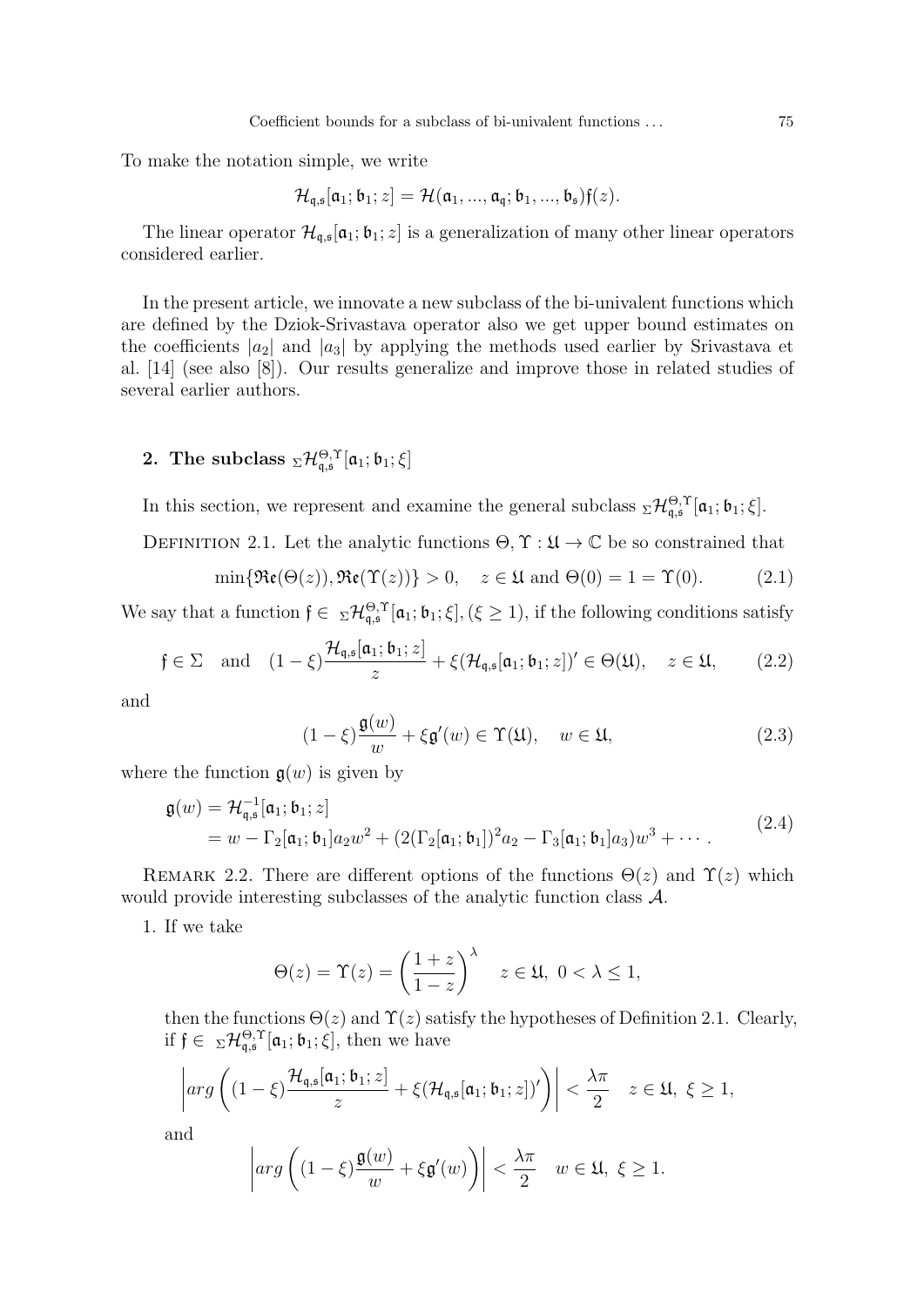2. If we take

$$
\Theta(z) = \Upsilon(z) = \frac{1 + (1 - 2\delta)z}{1 - z} \quad z \in \mathfrak{U}, \ 0 \le \delta < 1,
$$

then the functions  $\Theta(z)$  and  $\Upsilon(z)$  satisfy the hypotheses of Definition [2.1.](#page-2-0) Clearly, if  $\mathfrak{f} \in \mathbb{Z} \mathcal{H}_{\mathfrak{q},\mathfrak{s}}^{\Theta,\Upsilon}[\mathfrak{a}_1;\mathfrak{b}_1;\xi],$  then we have

$$
\mathfrak{Re}\left[ (1-\xi) \frac{\mathcal{H}_{\mathfrak{q},\mathfrak{s}}[\mathfrak{a}_1;\mathfrak{b}_1;z]}{z} + \xi(\mathcal{H}_{\mathfrak{q},\mathfrak{s}}[\mathfrak{a}_1;\mathfrak{b}_1;z])' \right] > \delta \quad z \in \mathfrak{U}, \ \xi \ge 1, \ 0 \le \delta < 1,
$$

and

$$
\mathfrak{Re}\left[ (1-\xi)\frac{\mathfrak{g}(w)}{w} + \xi \mathfrak{g}'(w) \right] > \delta, \quad w \in \mathfrak{U}, \ \xi \ge 1, \ 0 \le \delta < 1.
$$

3. For  $\mathfrak{q} = 2, \mathfrak{s} = 1, \mathfrak{a}_1 = \mathfrak{a}_2 = \mathfrak{b}_1 = \xi = 1$  and  $\Theta(z) = \Upsilon(z) = \left(\frac{1+z}{1-z}\right)$  $\frac{1+z}{1-z}$ , we have  $_\Sigma{\cal H}_{1,2}^{\Theta,\Upsilon}$  $_{1,2}^{\Theta,\Upsilon}[1;1;1]=\mathcal{H}^{\lambda}_{\Sigma},$ 

where the class  $\mathcal{H}_{\Sigma}^{\lambda}$  was studied by Srivastava et al [\[14\]](#page-6-14).

4. For  $\mathfrak{q} = 2, \mathfrak{s} = 1, \mathfrak{a}_1 = \mathfrak{a}_2 = \mathfrak{b}_1 = \xi = 1$  and  $\Theta(z) = \Upsilon(z) = \frac{1 + (1 - 2\delta)z}{1 - z}$ , we have  $_\Sigma{\cal H}_{1,2}^{\Theta,\Upsilon}$  $\mathcal{L}_{1,2}^{\Theta,1}[1;1;1] = H_{\Sigma}(\delta),$ 

where the class  $\mathcal{H}_{\Sigma}(\delta)$  was studied by Srivastava et al [\[14\]](#page-6-14).

5. For  $\Theta(z) = \Upsilon(z) = \left(\frac{1+z}{1-z}\right)$  $\frac{1+z}{1-z}$ <sup>λ</sup> we have  $\mathrm{Tr}_{\mathsf{q},\mathsf{s}}^{\Theta,\Upsilon}[\mathfrak{a}_1;\mathfrak{b}_1;\xi]=\mathcal{H}_{\mathsf{q},\mathsf{s}}^{\Sigma}[\mathfrak{a}_1;\mathfrak{b}_1;\lambda;\xi],$ 

where the class  $\mathcal{H}_{\mathfrak{q},\mathfrak{s}}^{\Sigma}[\mathfrak{a}_1;\mathfrak{b}_1;\lambda;\xi]$  was introduced and studied by M. K. Aouf [\[2\]](#page-6-15).

#### 3. Coefficient Estimates

For proof of the theorem, we need the following lemma.

LEMMA 3.1. [\[4\]](#page-6-0) If  $\phi \in \mathcal{P}$ , then  $|\phi_j| \leq 2$  for each j, where  $\mathcal P$  is the class of all functions  $\phi(z)$  analytic in  $\mathfrak U$  for which  $\Re(\phi(z)) > 0, \phi(z) = 1 + \phi_1 z + \phi_2 z^2 + \cdots$  for  $z \in \mathfrak{U}$ .

<span id="page-3-3"></span>THEOREM 3.2. Let  $f(z)$  given by the Taylor Maclaurin series expansion [\(1](#page-0-0).1) be in the class  ${}_{\Sigma}\mathcal{H}_{q,s}^{\Theta,\Upsilon}[\mathfrak{a}_1;\mathfrak{b}_1;\xi], (\xi \geq 1)$ . Then,

<span id="page-3-2"></span>
$$
|a_2| \le \min\left\{\sqrt{\frac{|\Theta'(0)|^2 + |\Upsilon'(0)|^2}{2(\xi+1)^2|\Gamma_2[\mathfrak{a}_1;\mathfrak{b}_1]|^2}}, \sqrt{\frac{|\Theta''(0)| + |\Upsilon''(0)|}{4(2\xi+1)|\Gamma_2[\mathfrak{a}_1;\mathfrak{b}_1]|^2}}\right\},
$$
(3.1)

and

$$
|a_3| \le \min\left\{ \frac{|\Theta'(0)|^2 + |\Upsilon'(0)|^2}{2(\xi+1)^2|\Gamma_3[\mathfrak{a}_1; \mathfrak{b}_1]|} + \frac{|\Theta''(0)| + |\Upsilon''(0)|}{4(2\xi+1)|\Gamma_3[\mathfrak{a}_1; \mathfrak{b}_1]|}, \frac{|\Theta''(0)|}{2(2\xi+1)|\Gamma_3[\mathfrak{a}_1; \mathfrak{b}_1]|} \right\}.
$$

Proof. First of all, it follows from the conditions (2.[2\)](#page-2-1) and [\(2](#page-2-2).3) that,

<span id="page-3-0"></span>
$$
(1 - \xi) \frac{\mathcal{H}_{\mathfrak{q},\mathfrak{s}}[\mathfrak{a}_1;\mathfrak{b}_1;z]}{z} + \xi (\mathcal{H}_{\mathfrak{q},\mathfrak{s}}[\mathfrak{a}_1;\mathfrak{b}_1;z])' = \Theta(z) \quad z \in \mathfrak{U},\tag{3.2}
$$

and

<span id="page-3-1"></span>
$$
(1 - \xi) \frac{\mathfrak{g}(w)}{w} + \xi \mathfrak{g}'(w) = \Upsilon(w) \quad w \in \mathfrak{U}, \tag{3.3}
$$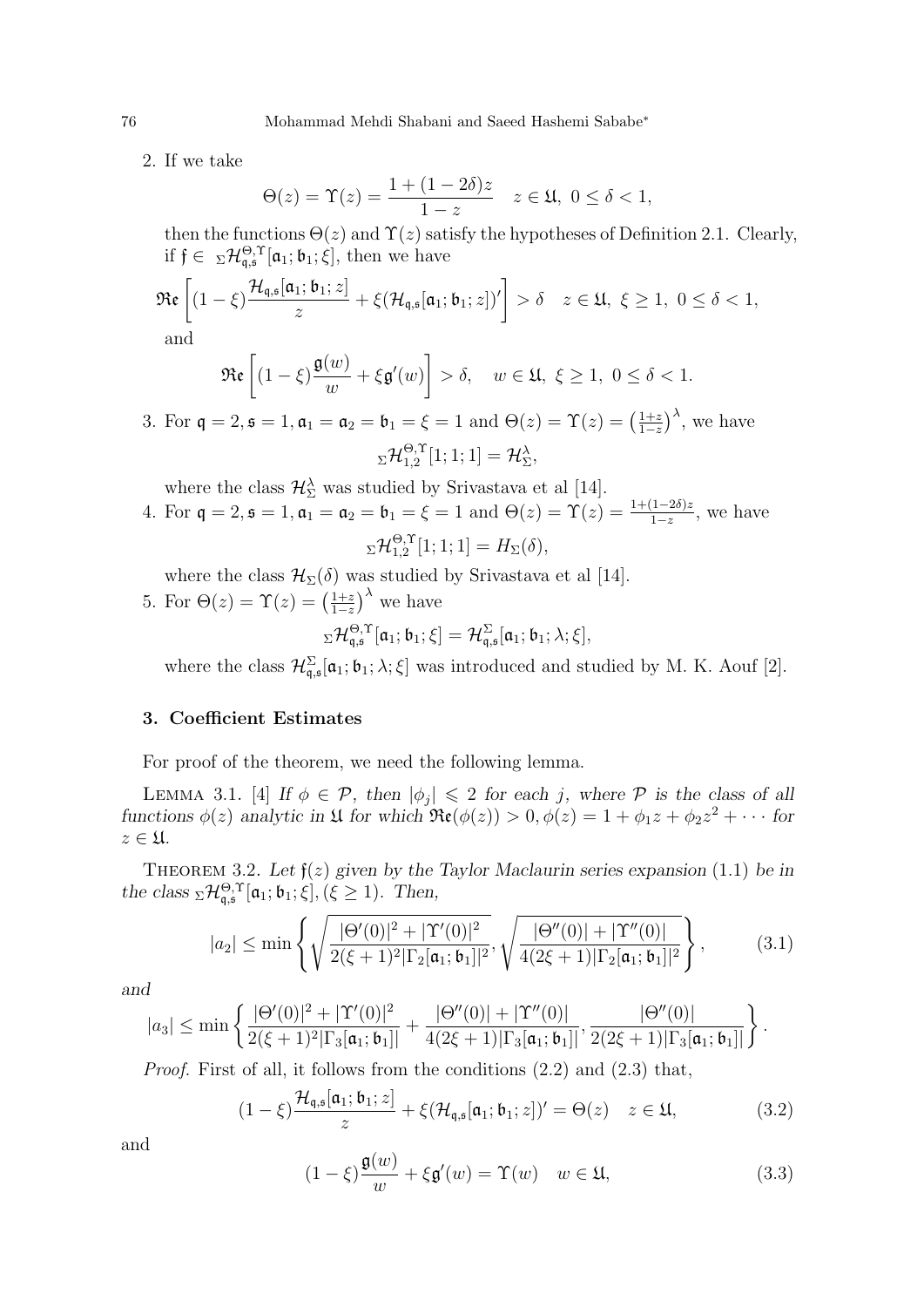where the function  $g(w)$  is given by [\(2](#page-2-3).4), respectively,  $\Theta(z)$  and  $\Upsilon(w)$  satisfy in [\(2.1\)](#page-2-4). Also, the functions  $\Theta(z)$  and  $\Upsilon(w)$  have the following Taylor-Maclaurin series expansions:

<span id="page-4-3"></span><span id="page-4-1"></span><span id="page-4-0"></span>
$$
\Theta(z) = 1 + \Theta_1 z + \Theta_2 z^2 + \cdots,
$$
  
\n
$$
\Upsilon(w) = 1 + \Upsilon_1 w + \Upsilon_2 w^2 + \cdots.
$$
\n(3.4)

Now, by comparing the series expansions  $(3.4)$  $(3.4)$  by the coefficients  $(3.2)$  $(3.2)$  and  $(3.3)$  $(3.3)$ , we get

$$
(\xi + 1)\Gamma_2[\mathfrak{a}_1; \mathfrak{b}_1]a_2 = \Theta_1 \tag{3.5}
$$

$$
(2\xi + 1)\Gamma_3[\mathfrak{a}_1; \mathfrak{b}_1]a_3 = \Theta_2 \tag{3.6}
$$

$$
-(\xi+1)\Gamma_2[\mathfrak{a}_1;\mathfrak{b}_1]a_2=\Upsilon_1\tag{3.7}
$$

$$
(2\xi + 1)(2(\Gamma_2[\mathfrak{a}_1; \mathfrak{b}_1])^2 a_2^2 - \Gamma_3[\mathfrak{a}_1; \mathfrak{b}_1] a_3) = \Upsilon_2.
$$
 (3.8)

From  $(3.5)$  and  $(3.7)$  $(3.7)$ , we obtain

<span id="page-4-5"></span><span id="page-4-4"></span><span id="page-4-2"></span>
$$
\Theta_1 = -\Upsilon_1
$$
  
\n
$$
\Theta_1^2 + \Upsilon_1^2 = 2(\xi + 1)^2 (\Gamma_2[\mathfrak{a}_1; \mathfrak{b}_1])^2 a_2^2.
$$
\n(3.9)

Also, From  $(3.6)$  $(3.6)$  and  $(3.8)$  $(3.8)$ , we find that

<span id="page-4-6"></span>
$$
\Theta_2 + \Upsilon_2 = 2(2\xi + 1)(\Gamma_2[\mathfrak{a}_1; \mathfrak{b}_1])^2 a_2^2.
$$
 (3.10)

Therefore, we find from the equations (3.[9\)](#page-4-5) and (3.[10\)](#page-4-6) that

$$
|a_2|^2 \le \frac{|\Theta'(0)|^2 + |\Upsilon'(0)|^2}{2(\xi+1)^2 |\Gamma_2[\mathfrak{a}_1; \mathfrak{b}_1]|^2}
$$

and

$$
|a_2|^2 \leq \frac{|\Theta''(0)| + |\Upsilon''(0)|}{4(2\xi + 1)|\Gamma_2[\mathfrak{a}_1; \mathfrak{b}_1]|^2}.
$$

So we get the requested estimate on the coefficient  $|a_2|$  as asserted in (3.[1\)](#page-3-2). Next, in order to find the bound on the coefficient  $|a_3|$ , we subtract [\(3](#page-4-4).8) from (3.[6\)](#page-4-3). We thus get

<span id="page-4-7"></span>
$$
\Theta_2 - \Upsilon_2 = 2(2\xi + 1)(\Gamma_3[\mathfrak{a}_1; \mathfrak{b}_1]a_3 - (\Gamma_2[\mathfrak{a}_1; \mathfrak{b}_1])^2 a_2^2).
$$
(3.11)

Upon substituting the value of  $a_2^2$  from (3.[9\)](#page-4-5) into (3.[11\)](#page-4-7), it follows that

$$
a_3 = \frac{\Theta_1^2 + \Upsilon_1^2}{2(\xi + 1)^2 \Gamma_3[\mathfrak{a}_1; \mathfrak{b}_1]} + \frac{\Theta_2 - \Upsilon_2}{2(2\xi + 1)\Gamma_3[\mathfrak{a}_1; \mathfrak{b}_1]}.
$$

We thus find that

$$
|a_3| \leq \frac{|\Theta'(0)|^2 + |\Upsilon'(0)|^2}{2(\xi+1)^2|\Gamma_3[\mathfrak{a}_1; \mathfrak{b}_1]|} + \frac{|\Theta''(0)| + |\Upsilon''(0)|}{4(2\xi+1)|\Gamma_3[\mathfrak{a}_1; \mathfrak{b}_1]|}.
$$

On the other hand, upon substituting the value of  $a_2^2$  from (3.[10\)](#page-4-6) into (3.[11\)](#page-4-7), it follows that

$$
a_3 = \frac{\Theta_2}{(2\xi + 1)\Gamma_3[\mathfrak{a}_1; \mathfrak{b}_1]}.
$$

Consequently, we have

$$
|a_3| \leq \frac{|\Theta''(0)|}{2(2\xi+1)|\Gamma_3[\mathfrak{a}_1;\mathfrak{b}_1]|}.
$$

This completes the proof of Theorem [3.2.](#page-3-3)

 $\Box$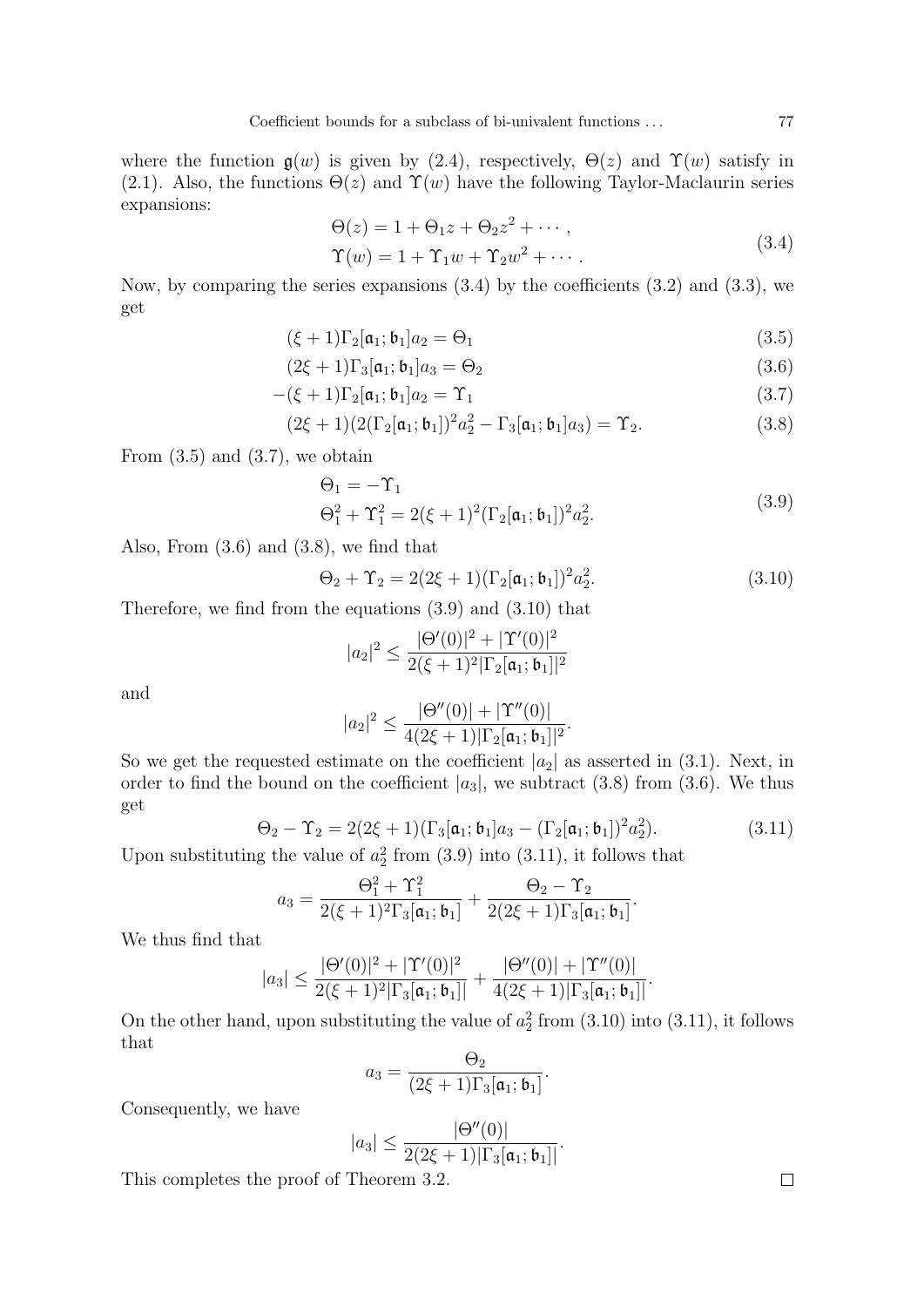### 4. Corollaries and Consequences

By setting  $\Theta(z) = \Upsilon(z) = \left(\frac{1+z}{1-z}\right)$  $\frac{1+z}{1-z}$ ,  $\xi = 1, \mathfrak{q} = 2$  and  $\mathfrak{s} = \mathfrak{a}_1 = \mathfrak{a}_2 = \mathfrak{b}_1 = 1$  in Theorem [3.2.](#page-3-3) we get the following result.

<span id="page-5-0"></span>COROLLARY 4.1. Let the function  $f(z)$  given by the Taylor-Maclaurin series ex-pansion [\(1](#page-0-0).1) be in the bi-univalent function class  $\mathcal{H}_{\Sigma}^{\lambda}$ . Then

$$
|a_2| \le \frac{\sqrt{2}\lambda}{\sqrt{3}} \quad \text{and} \quad |a_3| \le \frac{2\lambda^2}{3}.
$$

Remark 4.2. Corollary [4.1](#page-5-0) is an development of the following estimates obtained by Srivastava et al. [\[14\]](#page-6-14).

COROLLARY 4.3. [\[14\]](#page-6-14) Let the function  $f(z)$  given by the Taylor-Maclaurin series expansion (1.[1\)](#page-0-0) be in the bi-univalent function class  $\mathcal{H}_{\Sigma}^{\lambda}$ . Then

$$
|a_2| \le \frac{\sqrt{2}\lambda}{\sqrt{\lambda+2}} \quad \text{and} \quad |a_3| \le \frac{(3\lambda+2)\lambda}{3}.
$$

By setting  $\Theta(z) = \Upsilon(z) = \left(\frac{1+z}{1-z}\right)$  $\frac{1+z}{1-z}$ <sup>λ</sup> in Theorem [3.2,](#page-3-3) we get the following consequence.

<span id="page-5-1"></span>COROLLARY 4.4. Let the function  $f(z)$  given by the Taylor-Maclaurin series ex-pansion [\(1](#page-0-0).1) be in the bi-univalent function class  ${}_{\Sigma}\mathcal{H}_{\mathfrak{q},\mathfrak{s}}^{\Theta,\Upsilon}[\mathfrak{a}_1;\mathfrak{b}_1;\xi], (\eta \geq 1)$ . Then

$$
|a_2| \leq \min\left\{\frac{2\lambda}{|\Gamma_2[\mathfrak{a}_1; \mathfrak{b}_1]|(\xi+1)} \;,\; \frac{2\lambda}{|\Gamma_2[\mathfrak{a}_1; \mathfrak{b}_1]| \sqrt{2(2\xi+1)}}\right\},\;
$$

and

$$
|a_3| \leq \frac{2\lambda^2}{|\Gamma_3[\mathfrak{a}_1; \mathfrak{b}_1]|(2\xi+1)}.
$$

Thus, Corollary [4.4](#page-5-1) is an improvement of the following estimates obtained by Auof [\[2\]](#page-6-15).

COROLLARY 4.5. [\[2\]](#page-6-15) Let the function  $f(z)$  given by the Taylor-Maclaurin series expansion (1.[1\)](#page-0-0) be in the bi-univalent function class  $\mathcal{H}_{\mathfrak{q},\mathfrak{s}}^{\Sigma}[\mathfrak{a}_1;\mathfrak{b}_1;\lambda;\xi](\xi\geq 1)$ . Then

$$
|a_2| \le \frac{2\lambda}{|\Gamma_2[\mathfrak{a}_1; \mathfrak{b}_1]| \sqrt{(\xi+1)^2 + \lambda(1+2\xi-\xi^2)}}
$$

and

$$
|a_3| \leq \frac{4\lambda^2}{|\Gamma_3[\mathfrak{a}_1; \mathfrak{b}_1]|(\xi+1)^2} + \frac{2\lambda}{|\Gamma_3[\mathfrak{a}_1; \mathfrak{b}_1]|(2\xi+1)}.
$$

REMARK 4.6. For the coefficient  $|a_2|$  with conditions  $0 < \lambda \leq 1, \xi \geq 1 + \sqrt{2}$ 

$$
\frac{2\lambda}{|\Gamma_2[\mathfrak{a}_1;\mathfrak{b}_1]|(\xi+1)}\leq \frac{2\lambda}{|\Gamma_2[\mathfrak{a}_1;\mathfrak{b}_1]| \sqrt{(\xi+1)^2+\lambda(1+2\xi-\xi^2)}},
$$

and with conditions  $0 < \lambda \leq 1, 1 \leq \xi < 1 + \sqrt{2}$ 

$$
\frac{2\lambda}{|\Gamma_2[\mathfrak{a}_1;\mathfrak{b}_1]| \sqrt{2(2\xi+1)}} \leq \frac{2\lambda}{|\Gamma_2[\mathfrak{a}_1;\mathfrak{b}_1]| \sqrt{(\xi+1)^2+\lambda(1+2\xi-\xi^2)}}
$$

.

$$
78 \\
$$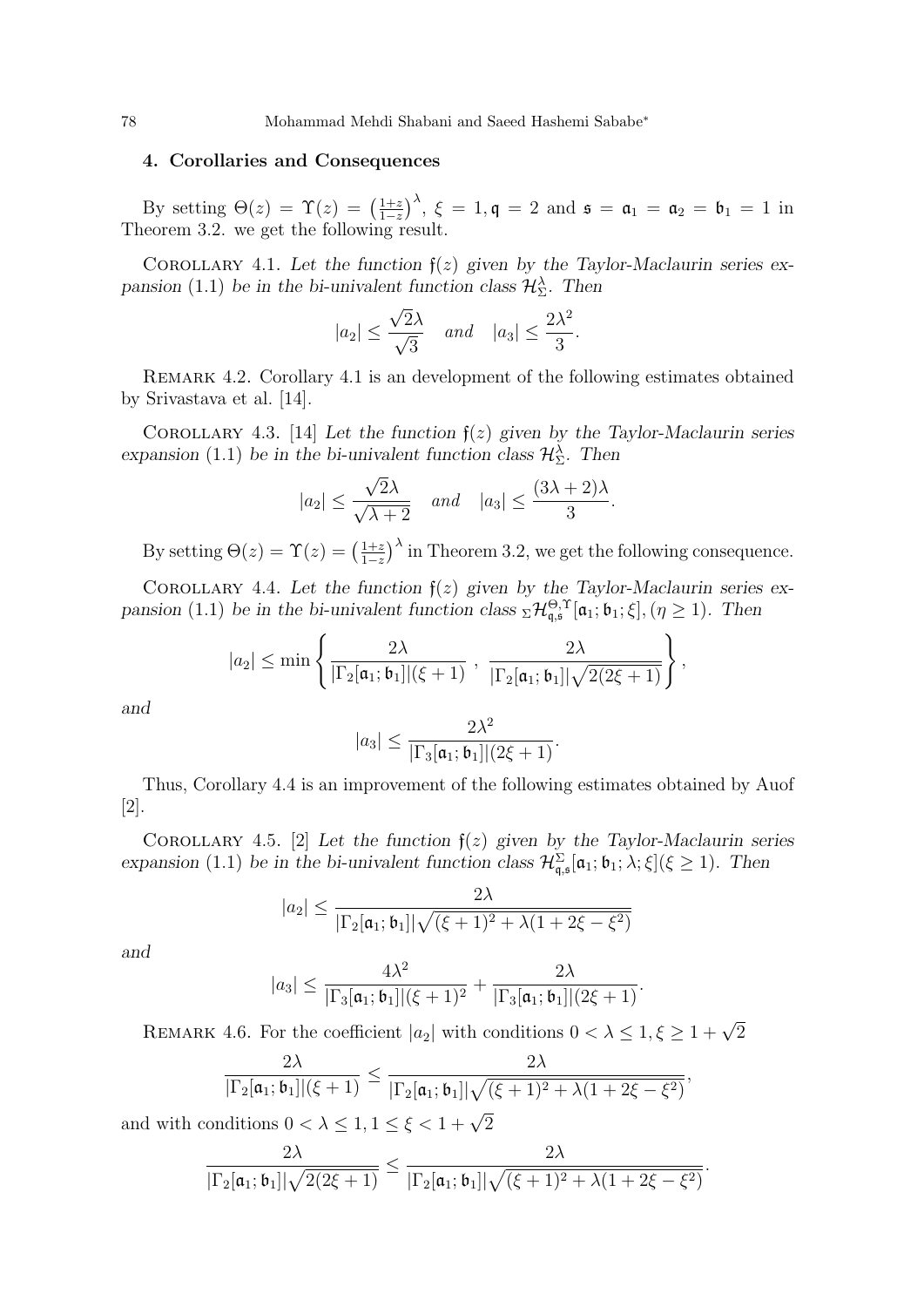Otherwise, for the coefficient  $|a_3|$ , we make the following investigations:

$$
\begin{aligned} \frac{2\lambda^2}{|\Gamma_3[\mathfrak{a}_1; \mathfrak{b}_1]|(2\xi+1)} &\leq \frac{2\lambda}{|\Gamma_3[\mathfrak{a}_1; \mathfrak{b}_1]|(2\xi+1)} \\ &\leq \frac{4\lambda^2}{|\Gamma_3[\mathfrak{a}_1; \mathfrak{b}_1]|(\xi+1)^2} + \frac{2\lambda}{|\Gamma_3[\mathfrak{a}_1; \mathfrak{b}_1]|(2\xi+1)}.\end{aligned}
$$

### Acknowledgments

A part of this research was carried out while the second author was visiting the University of Alberta. The authors are grateful to professor Sibel Yalçın for her comments.

#### References

- <span id="page-6-11"></span>[1] R. M. Ali, S. K. Lee, V. Ravichandran and S. Subramaniam, Coefficient estimates for biunivalent Ma-Minda starlike and convex functions, Appl. Math. Lett. 25 (2012), 344–351.
- <span id="page-6-15"></span>[2] M. K. Aouf, R. M. El-Ashwah, and A. Abd-Eltawab, New Subclasses of Biunivalent Functions Involving Dziok-Srivastava Operator, ISRN Mathematical Analysis (2013), Article ID 387178, 5 pages.
- <span id="page-6-2"></span>[3] D. A. Brannan and J. G. Clunie (Eds.), Aspects of Contemporary Complex Analysis, Proceedings of the NATO Advanced Study Institute held at the University of Durham, Durham; July 1–20, 1979, (Academic Press, New York and London, 1980).
- <span id="page-6-0"></span>[4] P. L. Duren, Univalent Functions, Springer-Verlag, New York, Berlin, 1983.
- <span id="page-6-12"></span>[5] J. Dziok and H. M. Srivastava, Classes of analytic functions associated with the generalized hypergeometric function, Appl. Math. Comput. **103** (1999), 1–13.
- <span id="page-6-13"></span>[6] J. Dziok and H. M. Srivastava, Certain subclasses of analytic functions associated with the generalized hypergeometric function, Integral Transforms Spec. Funct. 14 (2003), 7–18.
- <span id="page-6-5"></span>[7] T. Hayami and S. Owa, Coefficient bounds for bi-univalent functions, PanAm. Math. J. 22 (2012), 15–26.
- <span id="page-6-6"></span>[8] B. A. Frasin and M. K. Aouf, New subclasses of bi-univalent functions, Appl. Math. Lett. 24 (2011), 1569–1573.
- <span id="page-6-3"></span>[9] A. W. Kedzierawski, Some remarks on bi-univalent functions, Ann. Univ. Mariae Curie Sklodowska Sect. A. 39 (1985), 77–81.
- <span id="page-6-1"></span>[10] M. Lewin, On a coefficient problem for bi-univalent functions, Proc. Amer. Math. Soc. 18 (1967), 63–68.
- <span id="page-6-7"></span>[11] M.M. Shabani and S. Hashemi Sababe, On Some Classes of Spiral-like Functions Defined by the Salagean Operator, Korean J. Math. 28 (2020), 137–147.
- [12] M.M. Shabani, Maryam Yazdi and S. Hashemi Sababe, Coefficient Bounds for a Subclass of Harmonic Mappings Convex in one direction, KYUNGPOOK Math. J. 61 (2021), 269-278
- <span id="page-6-8"></span>[13] M.M. Shabani, Maryam Yazdi and S. Hashemi Sababe, Some distortion theorems for new subclass of harmonic univalent functions, Honam Mathematical J.  $42(4)$  (2020), 701–717.
- <span id="page-6-14"></span>[14] H. M. Srivastava, A. K. Mishra and P. Gochhayat, Certain subclasses of analytic and biunivalent functions, Appl. Math. Lett. 23 (2010), 1188-1192.
- <span id="page-6-4"></span>[15] D. L. Tan, *Coefficient estimates for bi-univalent functions*, Chinese Ann. Math. Ser. A. 5 (1984), 559–568.
- <span id="page-6-9"></span>[16] Q. H. Xu, Y. C. Gui, and H. M. Srivastava, Coefficient estimates for a certain subclass of analytic and bi-univalent functions, Appl. Math. Lett. 25 (2012), 990–994.
- <span id="page-6-10"></span>[17] Q. H. Xu, H.G. Xiao, and H. M. Srivastava, A certain general subclass of analytic and biunivalent functions and associated cofficient estimate problems, Appl. Math. Comput. 218 (2012), 11461–11465.